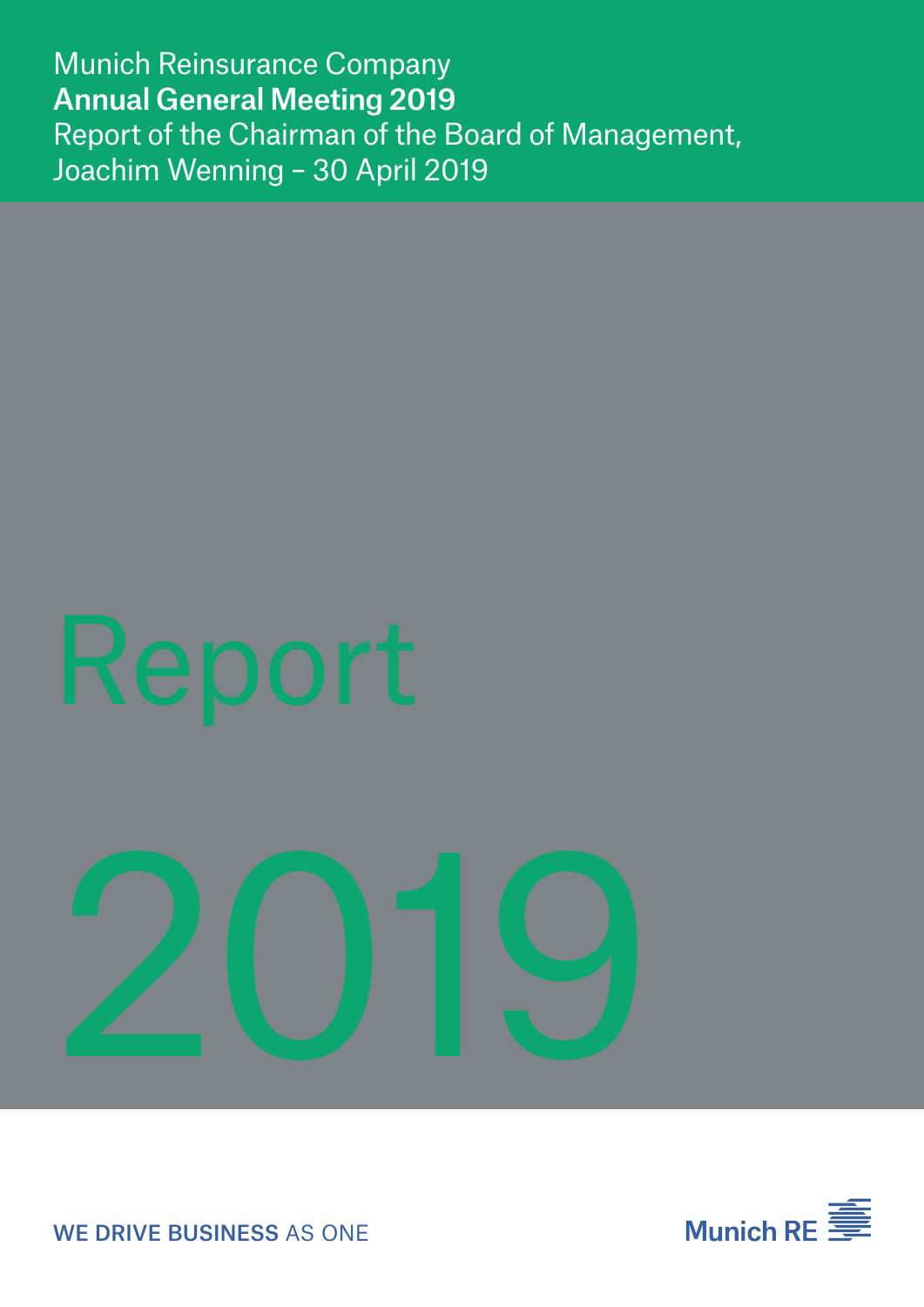# Key figures (IFRS)

### Munich Re at a glance

|                                                                   | 2018    | 2017    | 2016         | 2015    | 2014    |
|-------------------------------------------------------------------|---------|---------|--------------|---------|---------|
| Gross premiums written<br>€bn                                     | 49.1    | 49.1    | 48.9         | 50.4    | 48.8    |
| Net earned premiums<br>€bn                                        | 45.7    | 47.2    | 47.1         | 48.3    | 47.4    |
| Net expenses for claims and benefits<br>€bn                       | $-35.1$ | $-41.6$ | $-38.5$      | $-38.7$ | $-39.7$ |
| €bn<br>Net operating expenses                                     | $-12.6$ | $-12.2$ | $-12.3$      | $-12.4$ | $-12.0$ |
| Operating result<br>€m                                            | 3,725   | 1.241   | 4.025        | 4.819   | 4,027   |
| Taxes on income<br>€m                                             | $-576$  | 298     | $-760$       | $-476$  | 312     |
| Consolidated result<br>€m                                         | 2,275   | 392     | 2,581        | 3,122   | 3,170   |
| €m<br>Attributable to non-controlling interests                   | $-34$   | 17      | $\mathbf{1}$ | 15      | 18      |
| €<br>Earnings per share                                           | 15.53   | 2.44    | 16.13        | 18.73   | 18.31   |
| €<br>Dividend per share                                           | 9.25    | 8.60    | 8.60         | 8.25    | 7.75    |
| €m<br>Dividend payout                                             | 1,342   | 1,286   | 1,333        | 1,329   | 1,293   |
| €<br>Share price at 31 December                                   | 190.55  | 180.75  | 179.65       | 184.55  | 165.75  |
| Munich Reinsurance Company's                                      |         |         |              |         |         |
| market capitalisation at 31 December<br>€bn                       | 28.5    | 28.0    | 28.9         | 30.8    | 28.7    |
| €<br>Carrying amount per share                                    | 180.86  | 185.19  | 200.86       | 188.40  | 178.13  |
| €bn<br>Investments                                                | 216.9   | 217.6   | 221.8        | 217.6   | 218.9   |
| Insurance-related investments<br>€bn                              | 8.4     | 9.7     | 9.6          | 9.2     | 8.5     |
| €bn<br>Equity                                                     | 26.5    | 28.2    | 31.8         | 31.0    | 30.3    |
| %<br>Return on equity                                             | 8.4     | 1.3     | 8.1          | 10.0    | 11.3    |
| Off-balance-sheet unrealised gains and losses <sup>1</sup><br>€bn | 16.1    | 15.0    | 17.3         | 16.0    | 17.4    |
| Net technical provisions<br>€bn                                   | 208.3   | 205.8   | 202.2        | 198.5   | 198.4   |
| Balance sheet total<br>€bn                                        | 270.2   | 265.7   | 267.8        | 268.9   | 265.6   |
| Staff at 31 December                                              | 41,410  | 42,410  | 43,428       | 43,554  | 43,316  |

### Reinsurance

|                                              | 2018     | 2017     | 2016     | 2015     | 2014     |
|----------------------------------------------|----------|----------|----------|----------|----------|
| €bn<br>Gross premiums written                | 31.3     | 31.6     | 31.5     |          |          |
| Investments                                  |          |          |          |          |          |
| €bn<br>(incl. insurance-related investments) | 85.6     | 85.8     | 91.9     |          |          |
| Net technical provisions<br>€bn              | 72.4     | 68.1     | 67.1     |          |          |
| €m<br>Major losses (net)                     | $-2,152$ | $-4.314$ | $-1.542$ | $-1.046$ | $-1.162$ |
| Natural catastrophe losses<br>€m             | $-1,256$ | $-3,678$ | $-929$   | $-149$   | $-538$   |
| %<br>Combined ratio property-casualty        | 99.4     | 114.1    | 95.7     | 89.7     | 92.7     |

### er and the second contract of the second contract of the second contract of the second contract of the second contract of the second contract of the second contract of the second contract of the second contract of the seco

|                                               | 2018  | 2017  | 2016  | 2015 | 2014 |
|-----------------------------------------------|-------|-------|-------|------|------|
| €bn<br>Gross premiums written                 | 17.8  | 17.5  | 17.4  |      |      |
| Investments                                   |       |       |       |      |      |
| €bn<br>(incl. insurance-related investments)  | 139.7 | 141.4 | 139.4 |      |      |
| Net technical provisions<br>€bn               | 135.9 | 137.6 | 135.2 |      |      |
| %<br>Combined ratio property-casualty Germany | 96.0  | 97.5  | 97.0  | 97.9 | 95.3 |
| %<br>Combined ratio International             | 94.6  | 95.3  | 98.0  |      |      |

1 Including those apportionable to minority interests and policyholders.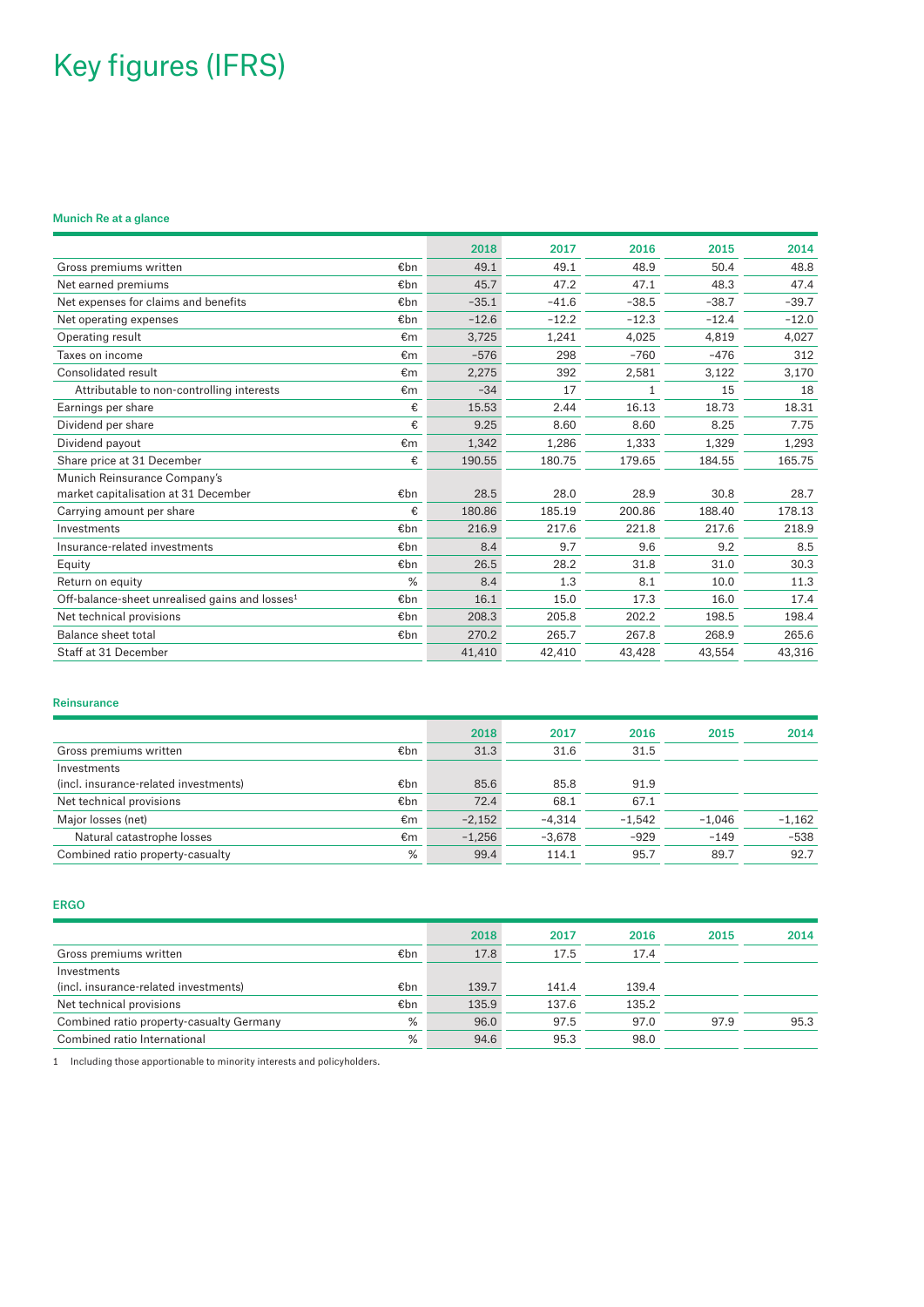*Munich Reinsurance Company Annual General Meeting 2019 Report of the Chairman of the Board of Management, Joachim Wenning 30 April 2019*

*Check against delivery*

### Dear Shareholders, Dear present and former colleagues,

Welcome to Munich Re's Annual General Meeting!

It is with great pleasure that I report to you today about the 2018 financial year and Munich Re's strategic priorities for the coming years. But before I do, allow me to address a few words to you, Mr Pischetsrieder.

Today is a special day. You have been a member of the Supervisory Board of Munich Re since 2002, and its Chairman since 2013.

You have worked with the Company with circumspection and commitment for seventeen years. In all these years, you have shown consistent and tireless dedication – both in good times and in more challenging times. And you have always kept your focus on the big picture. You have helped Munich Re and me personally very much.

This February, the fund manager Union Investment gave Munich Re top ranking for corporate governance among DAX 30 companies. Good corporate governance strengthens investor confidence in our shares. And that is also down to you.

We could always reach you – regardless of the day or hour or topic – either on the phone or in person. All that is remarkable. You never let anything upset you. You have been a critical but cheerful advisor – with a good sense of humour and a sympathetic ear. You drew parallels and analogies based on your own experiences in other industries and companies. You explained the world of cars to me. And I returned the favour by explaining insurance and reinsurance. But, above all, you placed your trust in me. Most personally, and also on behalf of all shareholders and members of staff, as well as my colleagues on the Supervisory Board and the Board of Management, I would like to sincerely thank you for many years of dedication and close collaboration.

### Ladies and Gentlemen,

2018 was a good year for Munich Re. We increased our profit to €2.3bn and achieved our result target. All parts of the Group contributed to this outcome.

I am pleased to say that ERGO is picking up pace, and is consistently and successfully pursuing its Strategy Programme: ERGO exceeded its result target in 2018. Product sales increased by 20% year on year. New business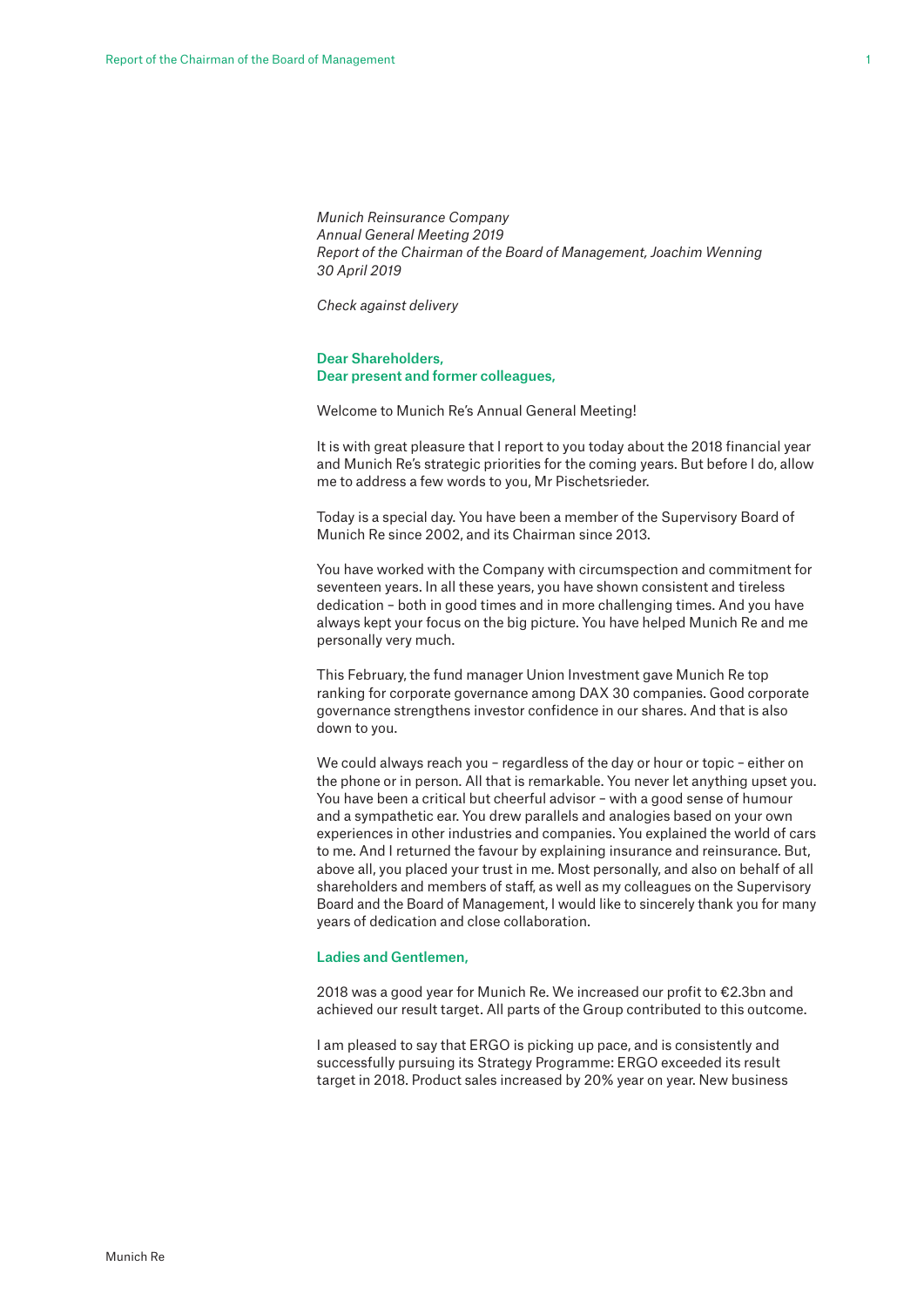grew by around 10%, with new business in life insurance even expanding by 25% thanks to attractive new products. ERGO improved profitability in core markets – especially in Poland, the Baltic States, Spain and Austria. And ERGO also generated much higher premium income in the growth markets of India and China. All of this sharpens ERGO's competitive edge.

In reinsurance, we wrote profitable new business and saw appreciable growth. In the life and health segment, we posted a result that was considerably above expectations. This was due above all to very favourable claims development in the United States. We also posted good earnings in property-casualty reinsurance. This is remarkable given that natural catastrophe losses were high in the fourth quarter, not least because of the wildfires in California. This segment nevertheless accounted for around half of our consolidated profit.

What's more, we weathered the effects of volatile capital markets in 2018 and emerged strong.

In short, we delivered on our promises.

Over 41,000 employees were instrumental in making this happen – thanks to their great personal commitment and outstanding work. I would like to express my thanks to them for this!

### Dear Shareholders,

Your Company earned good money, and so should you. We want you to participate in our success through a higher dividend. We intend to increase our dividend materially to €9.25 per share – provided that you give your approval, which I am cautiously optimistic that you might.

In addition, today we will launch a new share buy-back programme with a volume of €1bn. Under the share buy-back programme for 2018–2019 that has now ended, we repurchased a total of 5,220,616 shares at an average price of €191.55. This represents around 3.5% of the share capital. As announced, we will retire these shares after today's Annual General Meeting – once again without reducing our share capital.

Ever since we issued our first share buy-back programme in 2006, we have returned over €27bn to you by way of dividends and buy-backs.

So your Munich Re shares continue to provide you with strong and sustained returns. A comparison with the leading eight global reinsurers and European primary insurers confirms this. Our total shareholder return was again one of the best in 2018.

And you can rest assured that by investing in Munich Re you are backing a Company that plays a significant economic and social role. After all, it is only because we make risks insurable that people are prepared and in a position to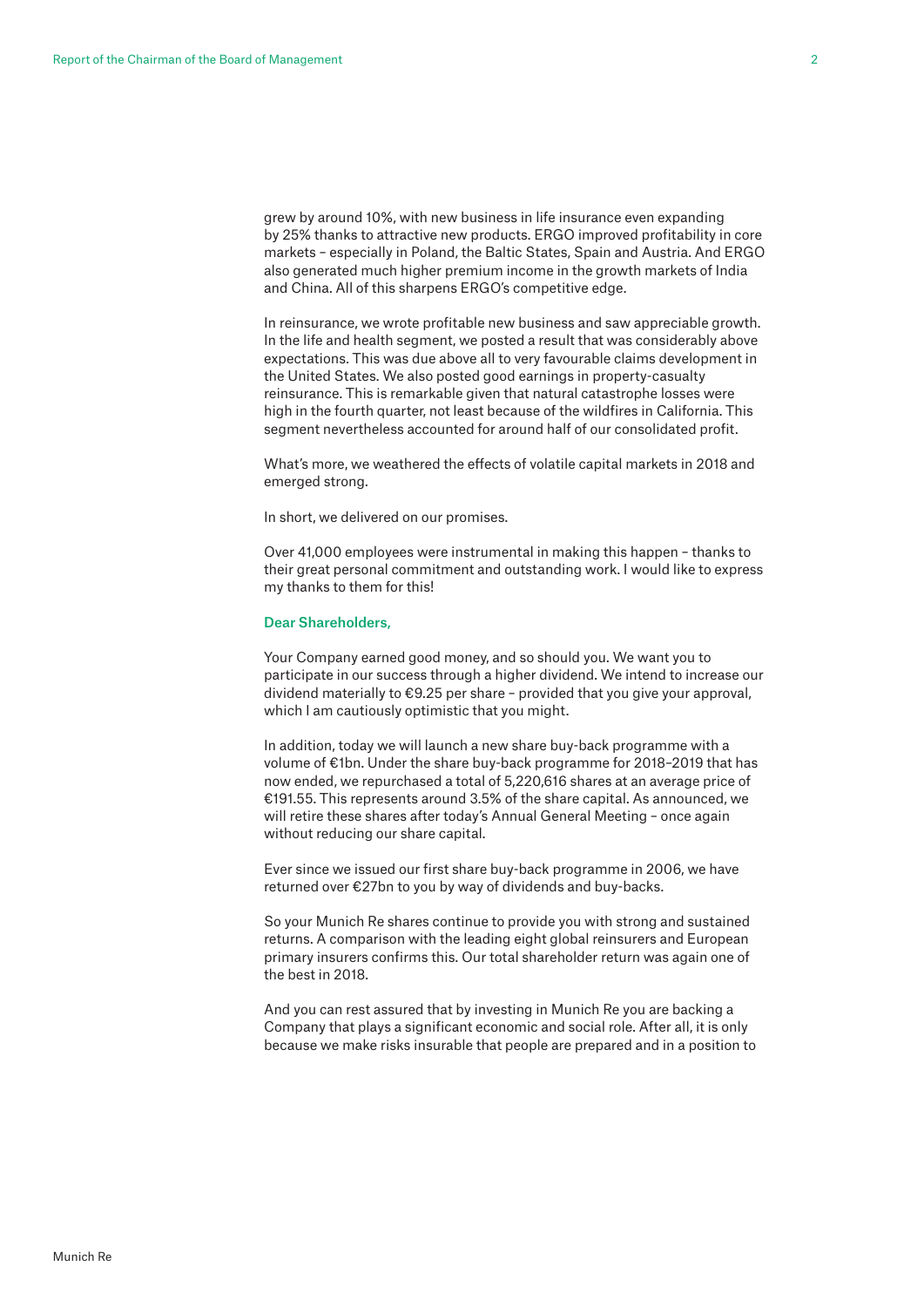take on new challenges with an uncertain outcome. That is our business. It benefits society and engenders progress. It contributes to the prosperity we all depend on.

The very purpose of our undertaking instantly becomes clear when disaster strikes: we alleviate human suffering. People experience first-hand what it means to be insured. Disasters are moments of truth in our business.

Imagine you own a home that has just been destroyed by a hurricane. You have been evacuated and may not even know yet how bad the damage is. To you, having an insurer that provides rapid assistance becomes invaluable.

And that is precisely what we enable primary insurers to do by utilising artificial intelligence. In the aftermath of a hurricane, we use aircraft to take high-resolution images of the affected areas. Algorithms automatically calculate the damage to buildings. And we make these results available to insurers very quickly.

This allows them to start settling claims rapidly – often even before those affected have returned to their damaged homes. In this moment of truth, insurers can provide help to their customers – either by making payments, providing services or repairing damage. This is using artificial intelligence to benefit the insured.

We are marketing this in the United States and selected countries in the Caribbean this year. It became clear just how much potential there is here during a pilot project with a few clients when Hurricane Michael made landfall in northwestern Florida last October.

Within nine days after the disaster, 85,000 km2 of the affected area had been photographed and analysed. With respect to over 40% of the building damage, we contacted the insurers before the policyholders were even able to notify them. In dozens of cases, the insurers were able to rapidly compensate their customers for the insured damage to their buildings – on the basis of automated analyses and without deploying any loss adjusters.

This example demonstrates the opportunities that digitalisation offers. But it is just one example among many.

We systematically integrate sustainability aspects into our value creation. And this commitment has been rewarded with top ranking in key external ratings. A central pillar here is our climate strategy. We believe that the greatest leverage can be gained by driving forward new technologies to achieve a low-carbon economy in power generation, transportation, energy storage, and industrial production. We offer insurance solutions through which we partially bear the burden of these often unusual risks. Two examples here are performance guarantees for photovoltaic systems and – just recently – battery storage. Munich Re has once again extended the boundaries of insurability. We are a pioneer in this field!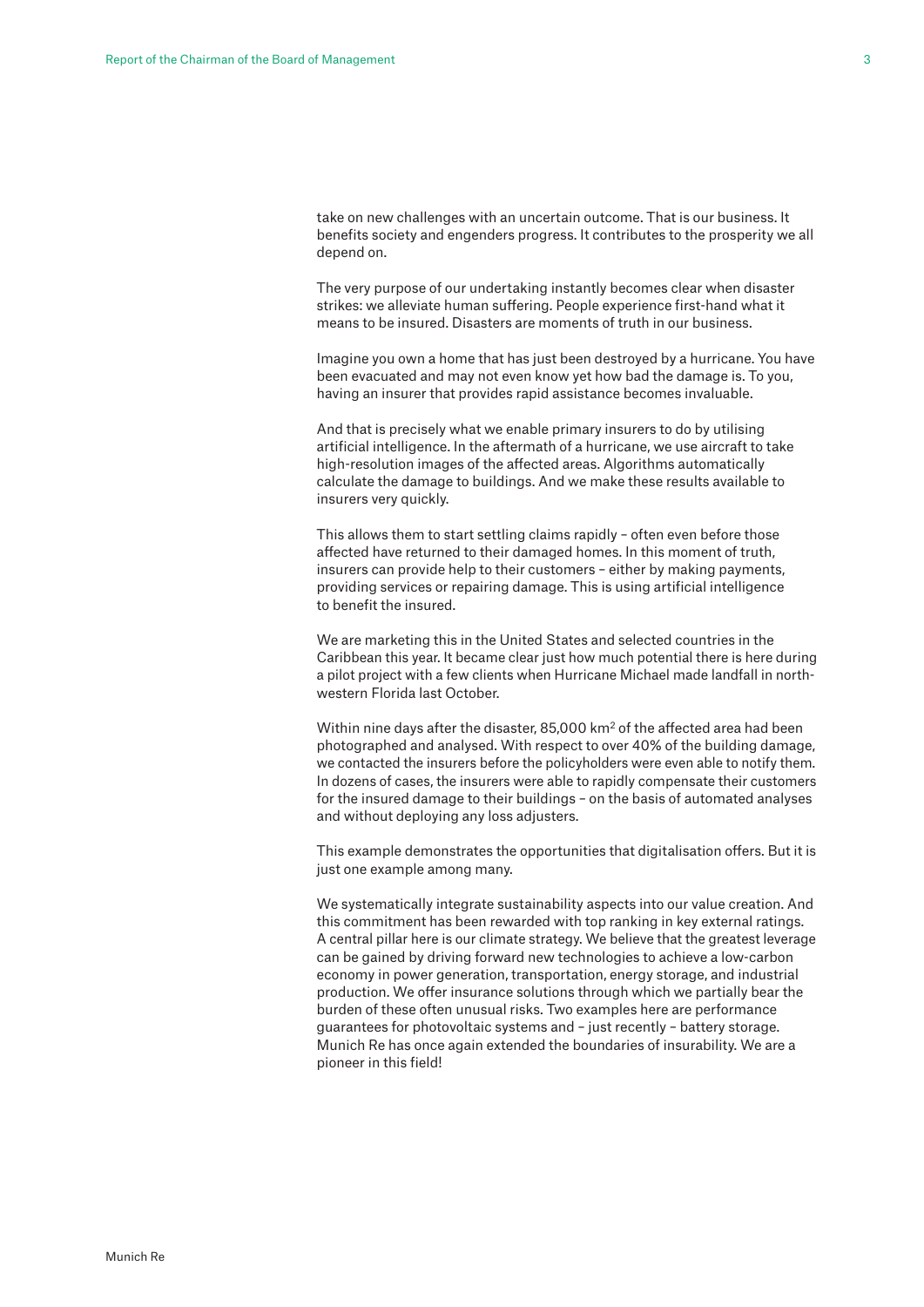But that alone is not enough. We are convinced that monetary incentives are needed to reduce the emission of greenhouse gases. In all sectors of the economy, there should be a clear price to pay for emitting carbon dioxide. We hope that a suitable market mechanism is launched soon and can become a powerful driver for change. Competitive strength retention and distribution effects across society must be kept in mind at the same time. All this will make it possible to gradually have a successful switch to non-fossil fuels.

### Ladies and Gentlemen,

2018 was a good year, not only in terms of our result – it was also a year of transition: We have set ourselves a medium-term profit target of €2.8bn for 2020.

The focus of our endeavours is to further develop our business. We have a clear view of what we can achieve and earn in which markets. Implementing these objectives has nothing to do with magic – it requires discipline day in and day out. We are guided by three strategic priorities: We drive digital transformation forward. We reduce complexity. We drive forward ambitious growth initiatives in reinsurance and primary insurance.

We have made good progress with all three strategic priorities. Let me explain this in more detail.

### Firstly, Munich Re is becoming more digital, quicker, and more flexible.

Friedrich August von Hayek would probably have referred to digitalisation as a "weasel word". Weasel words suck the meaning out of sentences the way that weasels suck eggs – leaving nothing but empty shells that merely appear to be intact. The same applies to digitalisation. Everybody is talking about it, but nobody really defines what this word actually means.

So let me be more specific. For us, the focus of digital transformation is creating a product for a real need. We want to solve the specific problems of our clients and sales partners. Let me give you three examples:

Example one: Private customers expect both personal *and* digital products and services. They want a seamless service consisting of personal advice that is provided either in person, on the phone or by video, and they also want the digital offers and services of a digital insurer. ERGO has already made good progress in seamlessly connecting all these factors with its integrated customer database. At the same time, it is streamlining and automating its processes in order to provide its customers with optimal service – for instance, by processing claims much more quickly.

Example two: For industrial clients and small and medium-sized enterprises, we can offer solutions facilitated by the Internet of Things.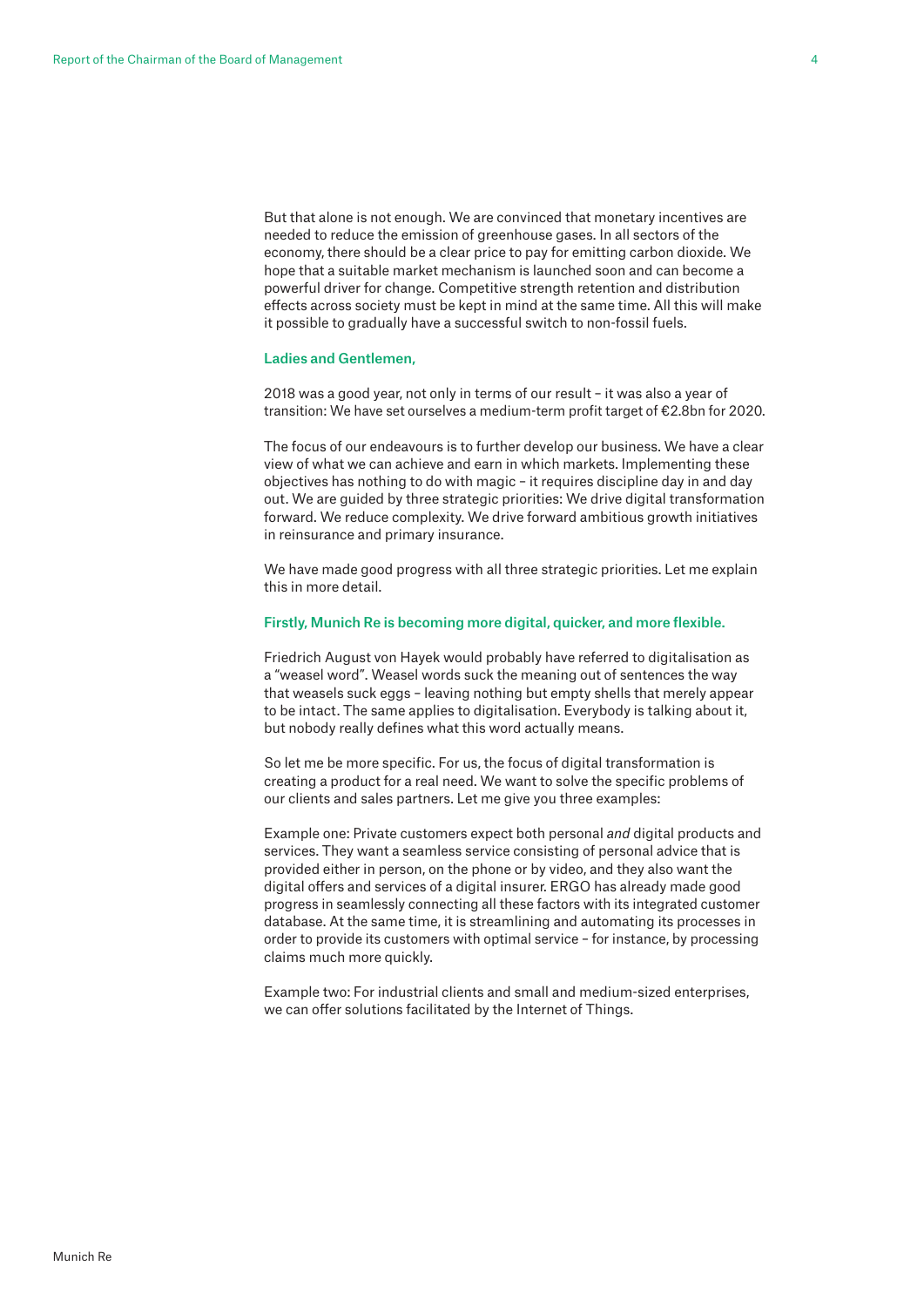Industrial clients want to minimise downtimes at their plants, increase the number of manufactured units, and improve the quality of their products. One way to achieve this is connected manufacturing. The purpose of our collaboration with Bosch, for example, is to help these clients do just that: We provide insurance coverage for the operational risks involved in connectivity, and secure the requisite financing.

Companies want to reduce the time-to-market for new products. Together with KUKA and the consulting company MHP, we offer Smart Factory as a Service. We relieve companies of the high investment costs involved in building and running their own production plants. We take risks such as business interruption off their hands, and allow them to focus on developing new products. This enables them to reduce development time by up to a third!

Small and medium-sized enterprises want to increase their relevance. Our new Group subsidiary, Relayr, can help with this. Relayr is a technology company that evaluates data from legacy and new versions of equipment and software in real time, thus enabling these enterprises to anticipate production downtimes and raise productivity. Companies appreciate this solution, and so do we: we invested over US\$ 250m in the acquisition of Relayr last year.

Example three: Enterprises and individuals are increasingly falling victim to cyber crime, data theft and sabotage in the digital economy. Worldwide losses are today estimated at \$600bn a year, and this figure is rising. Insurance coverage and the provision of comprehensive services ranging from preventive measures to the recovery of lost data are becoming increasingly important. We offer all this and more. We are a leading provider of insurance cover and services in the field of cyber risk.

Digital transformation has become tangible in many other ways: In 2018, our purely online insurer nexible more than doubled the number of policies sold, and is now also active in the Austrian market. A second product is in the pipeline. ERGO enables its customers to buy travel insurance using Amazon's Alexa voice assistant. We insure algorithms developed by partners, and help online traders to check for suspicious transactions more quickly and effectively. A digital platform enables primary insurers to market new products within a matter of a few weeks rather than taking up to a year.

You will find further examples displayed in the foyer. The number of digital undertakings we have become involved in underlines our ambition. We are using digital transformation to enhance our competitive strength, expand our leading position in the markets, and also secure new sources of income.

Our goal is to harness the opportunities arising from changes in the markets and in value creation. To achieve this, we want to modernise the purpose of the Company as set out in the Articles of Association and make it more flexible.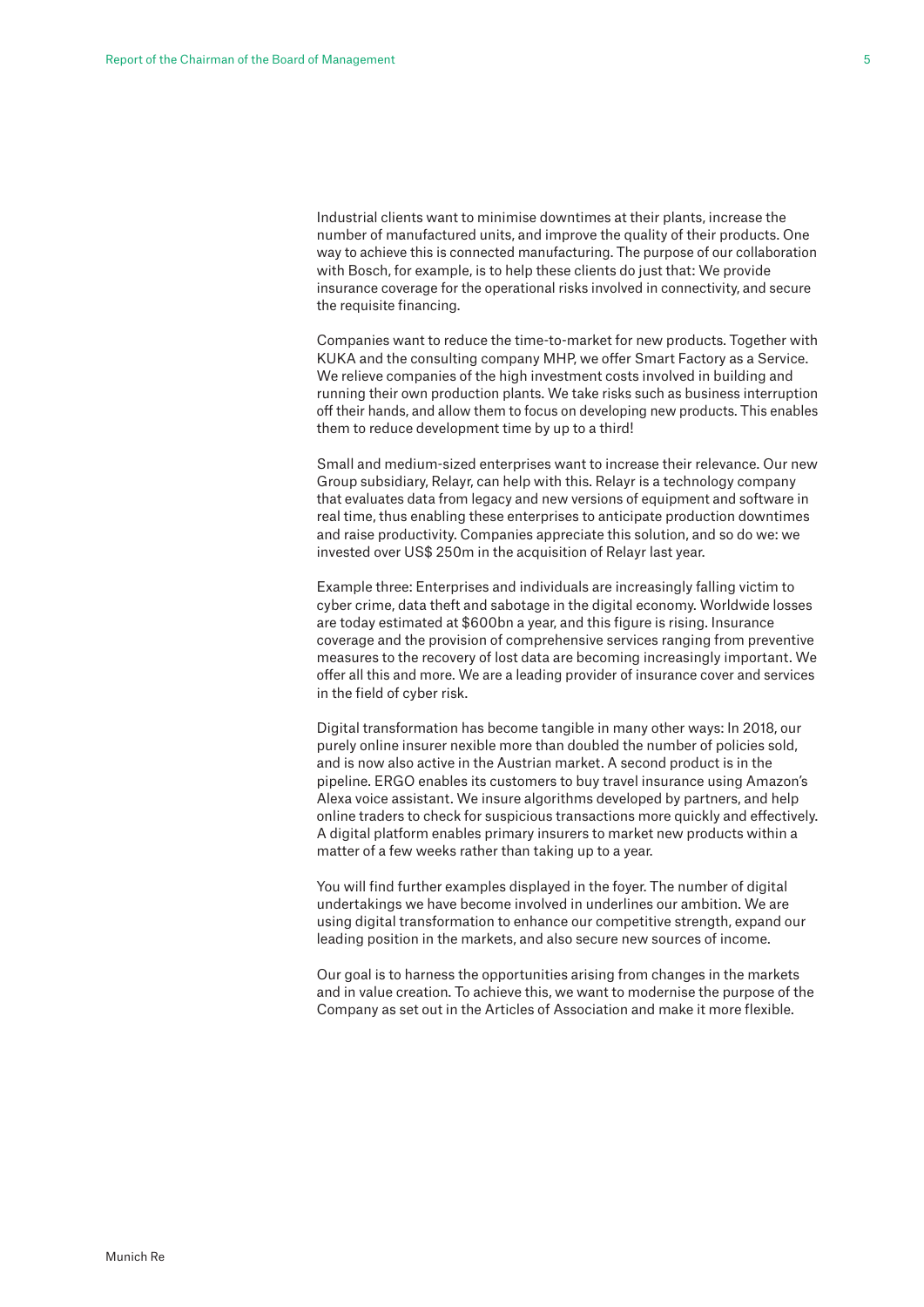Dear Shareholders, you will be deciding on the relevant management proposal today. In doing so, you will provide the specific basis we need in order to leverage the potential of the digital business models I have described to you.

### With regard to the second strategic priority, Munich Re is getting leaner.

Last year, we systematically reduced costs in reinsurance and across the Group as a whole. Munich Re is now much more focused and efficient.

ERGO has already saved over €170m in costs in Germany. We are thus fully on track to cut our costs in Germany by around €280m by 2020.

And in reinsurance we are making progress with our cost-reduction plan: we aim to decrease our spending by €200m by 2020. Our staff reduction programme in Munich was voluntary and went very smoothly. The International Organisation is becoming leaner as well.

We have also consolidated our portfolios: Since the beginning of 2018, ERGO has sold 17 international companies. In reinsurance, we sold two specialist companies in the United Kingdom. This allows us to focus on what is strategically relevant.

What have these measures achieved? We now do more business at lower cost. With these savings, we can channel further resources into investments in digitalisation. Both of these factors make us more competitive.

### Thirdly: Munich Re is generating more money.

You have heard about our result ambition: By 2020, we want to increase our consolidated result compared with 2018 by €500m to €2.8bn. Along the way to achieving that goal, we envisage a profit of around €2.5bn for 2019. A total of €2.1bn will come from reinsurance, and €400m from ERGO.

ERGO will rigorously pursue the successful path it has taken so far. The focus is on enforcing cost discipline and sustainable profitable growth.

We are modernising our IT infrastructure, as you already know. The productivity of our sales agents will continue to rise. Our products are becoming simpler, and will be available both online and offline. This is exactly what we mean by our new business model for hybrid customers. Internationally, we intend to expand our position in core European markets. We also want to seize opportunities in the growth markets of India and China.

In reinsurance, we want to continue to grow profitably. The deciding factor here is our technical excellence. And, even more importantly, we will stick to our requirements regarding the profitability of the business!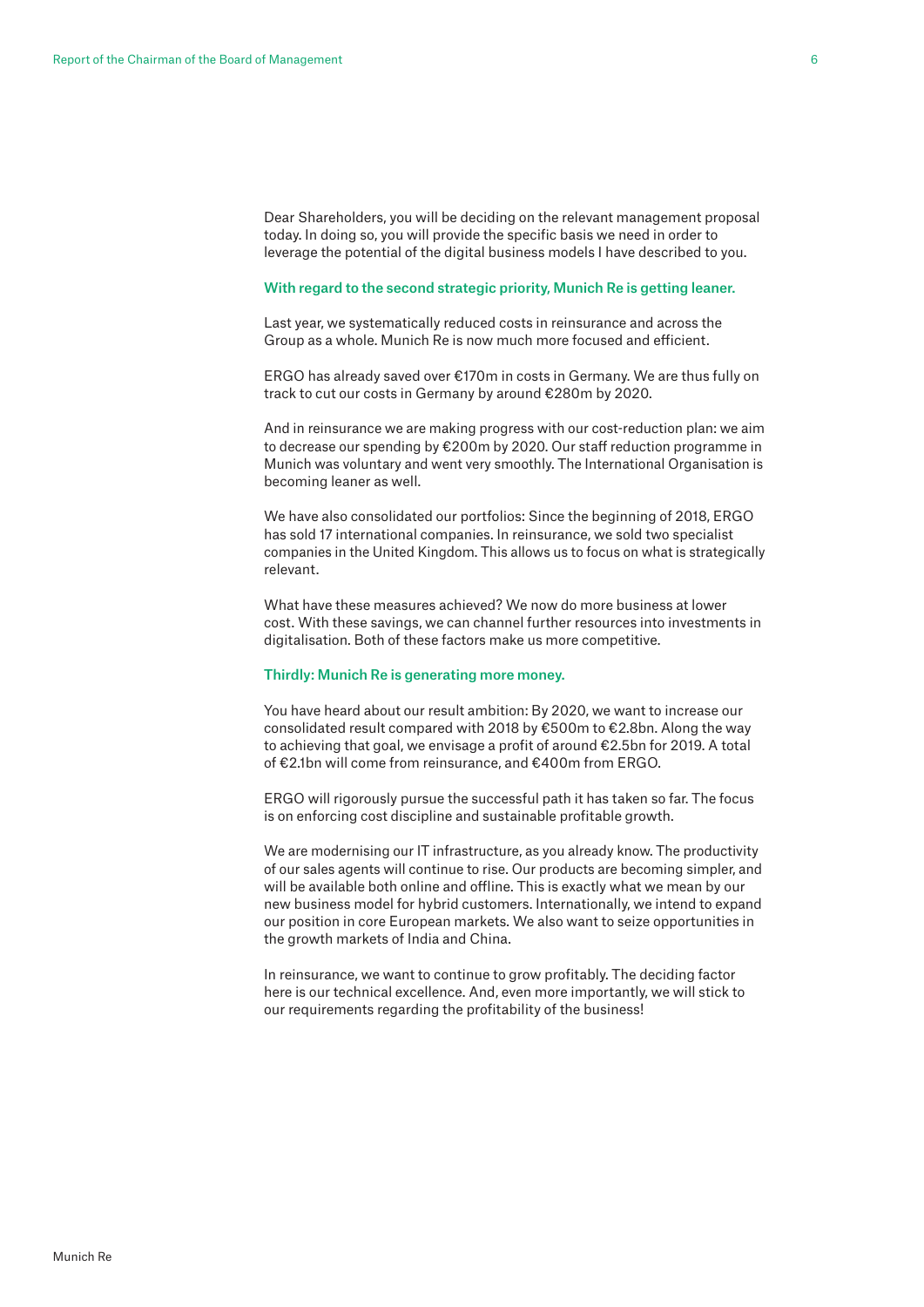In traditional property-casualty business, we want to see targeted growth in those areas of mature markets – such as the USA – where our market share is low in relation to our global position. Our focus in emerging markets is mainly on Latin America and Asia.

We also aim to grow our share in the cyber insurance market: Globally, this market is expected to grow to \$8–9bn by 2020, which would be twice as much as in 2017. We want to be part of that expansion, but with purpose and understanding.

We will also strengthen the profitability of our investments. Our goal is to generate higher returns from our investments without taking on more risk. To do so, MEAG must focus more strongly on managing and specialising in the most important asset classes in our portfolio, and using specialised external providers for managing all other assets. Both areas require expertise, and these asset management responsibilities need to be overseen by one member of the Board of Management. With effect from 18 March 2019, these responsibilities now rest with Nicholas Gartside.

### Dear Shareholders,

Munich Re is becoming more digital, quicker, and more flexible. Munich Re is getting leaner. And: Munich Re is generating more money. In spite of the many challenges that lie ahead: we do not want to scaremonger or to play anything down. Nor do we want to make any promises we cannot keep. But we do want to explain why we are looking forward with optimism, and I hope I have shown this to you today.

On behalf of my colleagues and myself, I would like to thank you personally for your trust and support along the way.

We greatly appreciate your loyalty to Munich Re.

Thank you very much.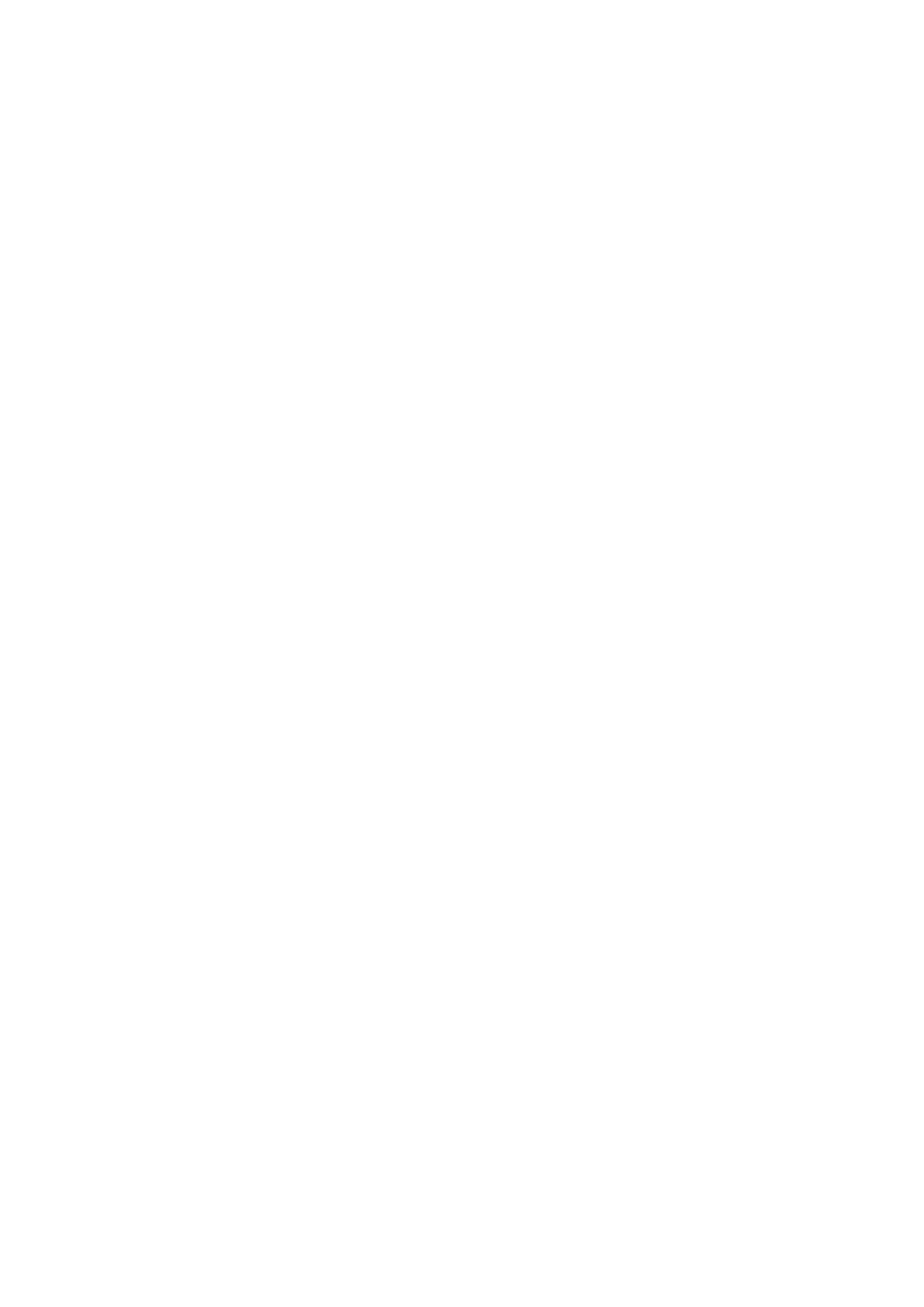## **Imprint Service**

© 2019 Münchener Rückversicherungs-Gesellschaft Königinstrasse 107 80802 München Germany www.munichre.com

www.twitter.com/munichre www.munichre.com/facebook

### Responsible for content

Financial and Regulatory Reporting

The official German original of this report is also available from the Company. In addition, you can find our annual report and interim reports, along with further information about Munich Re, on the internet at www.munichre.com.

Münchener Rückversicherungs-Gesellschaft (Munich Reinsurance Company) is a reinsurance company organised under the laws of Germany. In some countries, including the United States, Munich Reinsurance Company holds the status of an unauthorised reinsurer. Policies are underwritten by Munich Reinsurance Company or its affiliated insurance and reinsurance subsidiaries. Certain coverages are not available in all jurisdictions.

Any description in this document is for general information purposes only and does not constitute an offer to sell or a solicitation of an offer to buy any product.

Service for private investors Alexander Rappl Tel.: +49 89 38 91-22 55 Fax: +49 89 38 91-45 15 shareholder@munichre.com

### Service for investors and analysts

Christian Becker-Hussong Tel.: +49 89 38 91-39 10 Fax: +49 89 38 91-98 88 ir@munichre.com

### Service for media

Dr. Jörg Allgäuer Tel.: +49 89 38 91-8202 Fax: +49 89 38 91-35 99 presse@munichre.com



All the facts and figures for the 2018 financial year can be found in our Group Annual Report. More at www.munichre.com/ annualreport2018